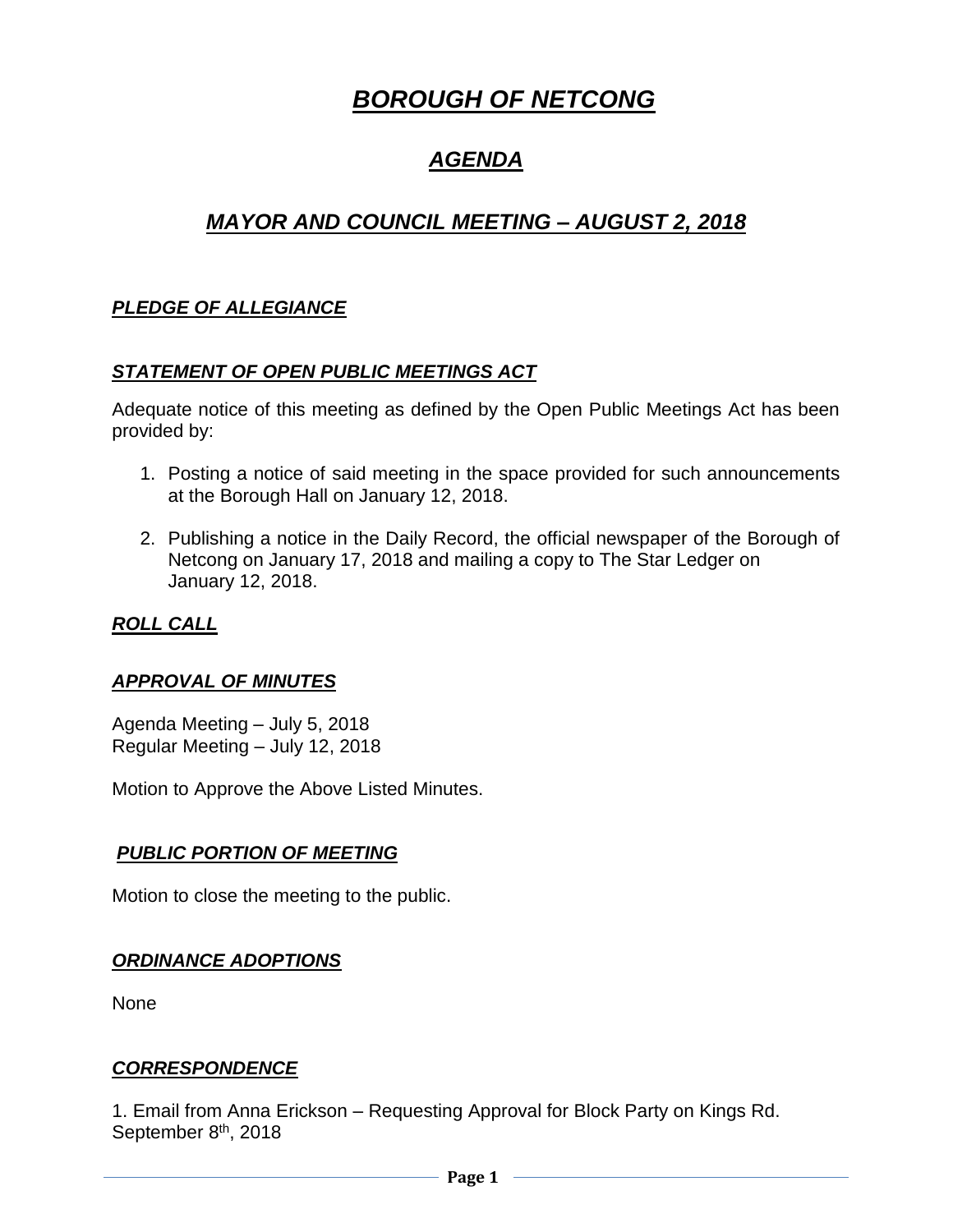## *OLD BUSINESS*

1. Bond Anticipation Note – Determination and Award Certificate – to be entered into the minutes in full.

#### *NEW BUSINESS*

1. Department of Transportation Letter – Fiscal Year 2019 State Aid Programs

## *PRIVILEGE OF THE FLOOR TO THE COUNCIL*

#### *MAYORS COMMENTS*

#### *RESOLUTIONS*

**1. Resolution 2018 -82 -** Authorizing a Public Display of Fireworks by the Assumption **Society** 

**2. Resolution 2018- 83**- To Hire Alternate Crossing Guard Steven R. Vervaet

**3. Resolution 2018- 84**- Consenting to the Appointment of Elmer Still for the Unexpired Term of Donald Bates as the Borough's Representative to the Musconetcong Sewerage **Authority** 

## *PROCLAMATION*

None

## *ORDINANCE INTRODUCTIONS*

None

## *PUBLIC PORTION OF MEETING*

Motion to Close the Meeting to the Public.